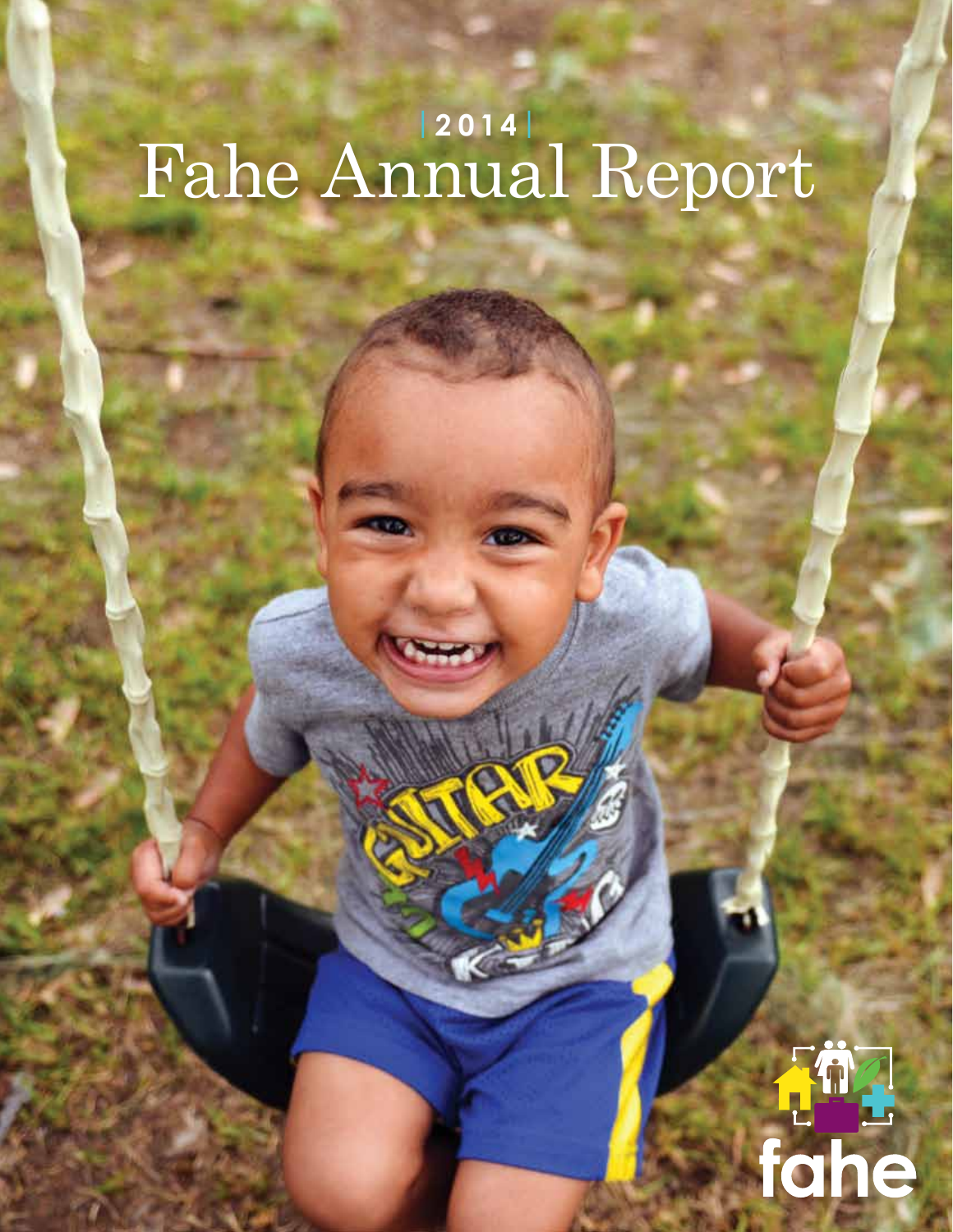

#### **Table of Contents**

| Who Can Save Appalachia?  4  |  |
|------------------------------|--|
|                              |  |
| Staff & Board of Directors 9 |  |
|                              |  |
| Acknowledgements 11          |  |

#### **Stay connected with Fahe:**



www.facebook.com/FAHEInc



www.youtube.com/FAHEMedia



www.twitter.com/FAHEonline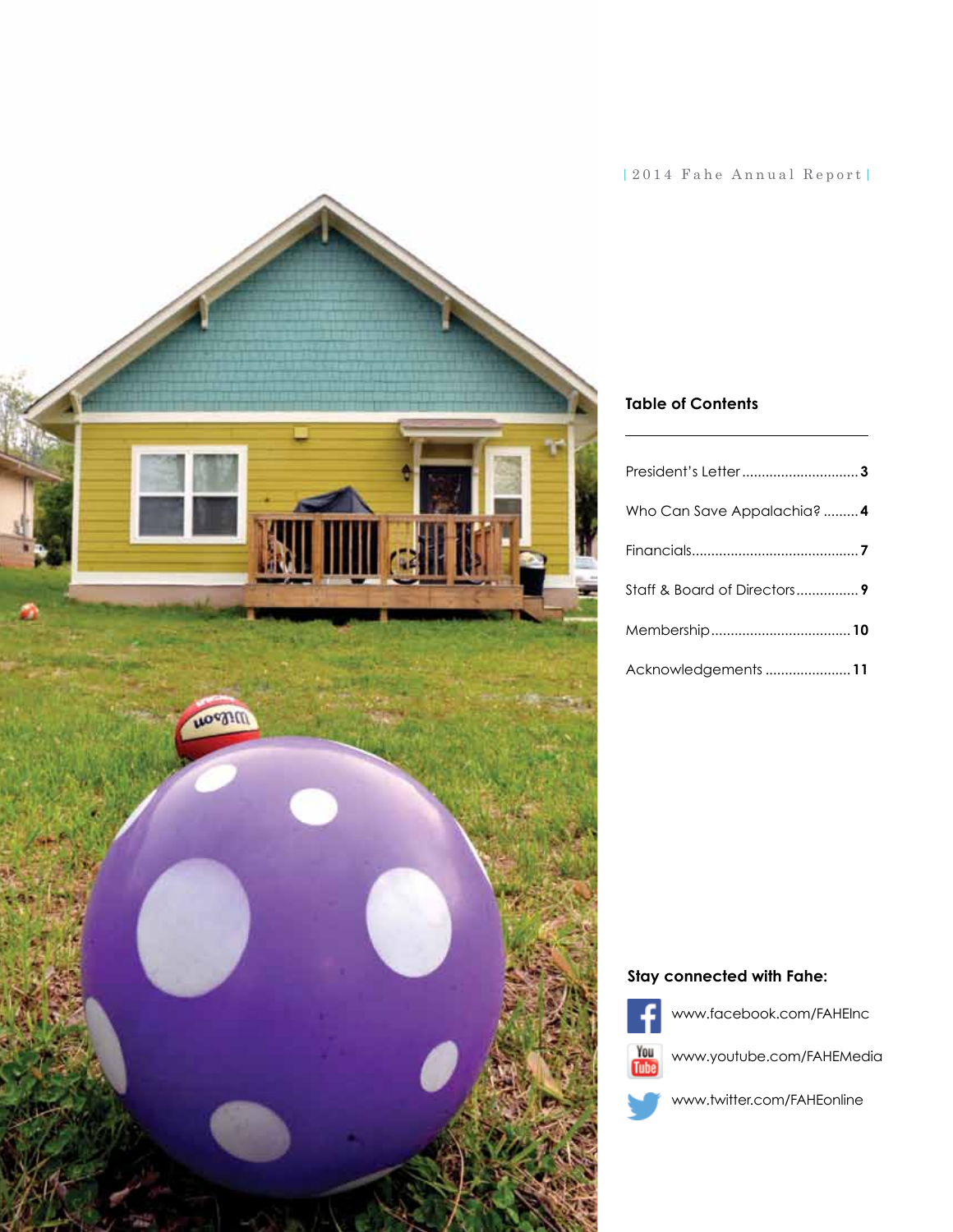

**W**e've had a great year in 2014. The year has been a culmination of success that will provide us great momentum for years to come.

First, we have moved into a new building that will help us deliver our mission, allow for great collaboration, and provide room to grow.

Secondly, we achieved our major collaboration goal that was set in 2005. (See sidebar for more information.)

Third, our financial investment in the region grows every year.

The momentum that we have achieved will help us with our next big challenge.

We have set a goal to reach one million people with one billion dollars by 2025. But reaching one million people isn't our next big challenge. The actual challenge we will be facing has to do with peo-

ple's hope. Too many people in the region believe that there can't be anything better for Appalachia or themselves. The oppressive nature of poverty has them believing that they are not worthy or deserving.

It is our hope that the opportunities we bring allow a million people to have a transformational experience. We want them to be able to accept they deserve a good home, access to health care, and a job that provides a living wage. For when people understand that they are worthy, they also accept that they have power to make a difference and they will become part of the solution.

People with momentum are hard to stop. The great thing about our Strength In Numbers is that we have developed an entire culture and history of working with other people who become part of our momentum. Bolstered by success,

#### **Ten-Year Goal**

One of the biggest accomplishments we have celebrated in 2014 was reaching our 10- year goal of producing 8,000 units of housing across the membership. Back in 2005, we planned to move from 2,000 units of housing a year to 8,000 by 2015. We reached and exceeded that goal by producing 8,725 units in 2014. 8,725 became sort of a rallying cry throughout the year.

Not only is 8,725 an impressive amount of housing in a year's time, but it also represents an impressive commitment and execution of a widespread collaborative effort. It is not an easy task to coordinate across 55 different businesses in a region as difficult as Appalachia. But our members successfully worked together to further our mission of providing opportunity and change across Appalachia. The 10-year challenge captures the Fahe network's ability to adapt to change, work effectively in difficult situations, and commitment to improving Appalachia.



8,725 UNITS OF HOUSING CREATED IN 2014

I believe we can not only serve one million people but also help to provide the transformations they need in their lives. We have a good plan, being executed by good people and with such momentum I don't see us stopping any time soon.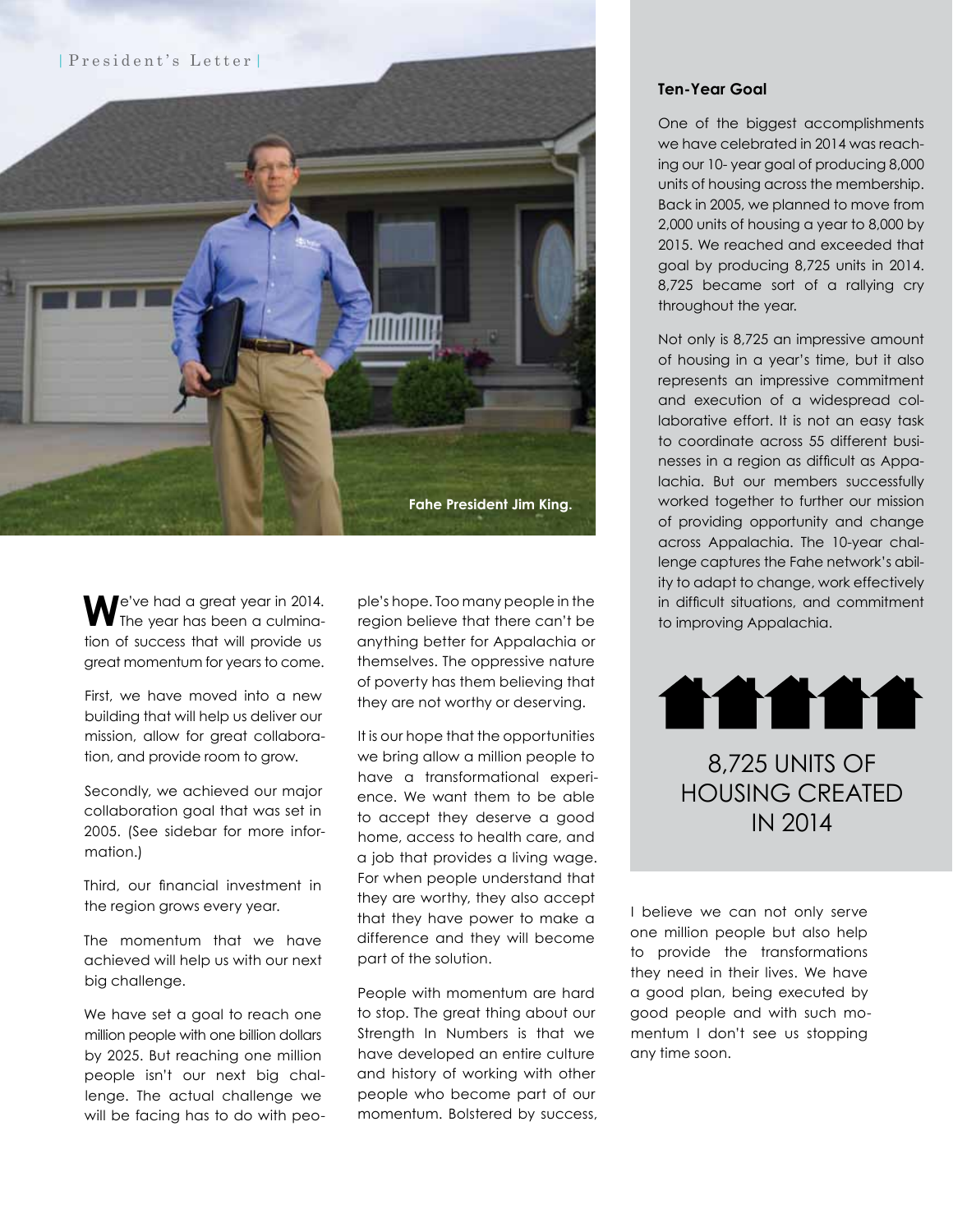#### Who Can Save Appalachia?



**Jesse Tolbert in front of his family's former residence.**

**W**ho can save Appalachia? We asked this question earlier in the year when faced with negative press from people living outside the region. The most insulting of which was a call for government dollars to be spent to help people move out of Appalachia and relocate elsewhere. It's ridiculous to set up a plan for people to pull up and leave their home for other areas, with no guarantees of a better life.

However, getting mad at someone for pointing out a problem doesn't solve the problem. Appalachia is still one of the poorest regions of the country. We still face high levels of poverty, joblessness, and poor housing stock. However, we are making a difference.

When we asked, who could save Appalachia, we answered: all of us. Fahe, our members, volunteers, donors, investors, other organizations, and the people who live and work here. We must work together if we want to see a greater change. This means reaching out to other industries for assistance, this means providing greater education on and exposure to what we are doing.

Our motto is Strength in Numbers and it encompasses what we need moving forward. We believe that collaboration across the non-profit and for profit worlds are required to reach our goal of empowering Appalachia.

Fahe's ability to inject capital into difficult markets caught the attention of the Department of Treasury's Community Development Financial Institution Fund (CDFI FUND) and Fahe was awarded \$2 million dollars for continued investment into persistent poverty counties and low-income areas in Appalachia. The \$2 million award was among the highest presented to CDFIs in the country.

Kentucky Congressman Andy Barr officially presented the award at Fahe's office in Berea, KY on October 7, 2014. Thanks to awards like the CDFI fund and responsible investors such as J.P. Morgan Chase, Fahe is able to leverage funds where they are needed most. J.P. Morgan Chase has been a partner since 2007 and has made an investment in Appalachia through Fahe for more than \$20 million.

Also in attendance was Jenny Ceesay, a community member whose family was directly served by Fahe's utilization of the CDFI Fund. Jenny, her husband Ismaila, and their three children were able to purchase a quality home large enough to accommodate their family with a mortgage that was significantly cheaper than rent.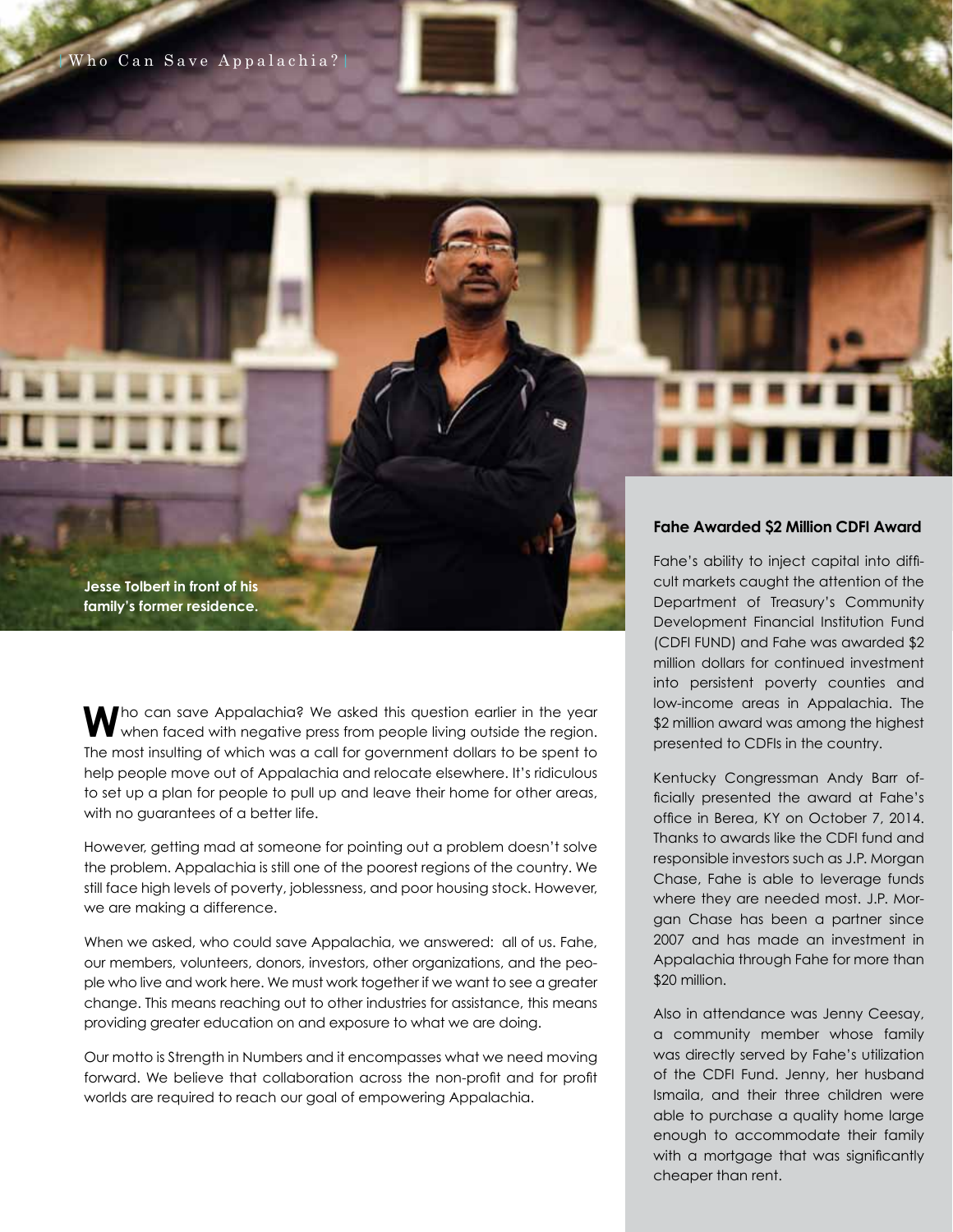#### **Meet the Tolberts**

Since we preach strength in numbers and change, we want to show a small part of what we are bringing to the table, to prove we are doing what we feel is our part.

First, back in 2005 we set a goal to increase the number of homes built per year by the membership. The original goal was to increase from 2,000 units per year to 8,000 per year by 2015. The Fahe Network met and beat that challenge in 2014 by 725 units. That made 8,725 units in 9 years. During the course of the challenge we all grew, and with that growth we developed the ability to deliver our products and services at a greater scale to the region by training in ways to access new resources and new strategic partnerships. We are now pushing forth with another challenge and that's to help one million people by investing one billion dollars by 2025.

Fahe is currently embarking on another form of collaboration that will produce a huge impact. Partnering closely with J.P. Morgan Chase and three of our members, Knox Housing Partnership, Randolph County Housing Authority, and Kentucky Highlands Investment Corporation we are developing a pilot program for Appalachia modeled on the Supports and Services at Home (SASH) in Vermont. The SASH program will identify the needs of the elderly and the service providers that are currently serving the elderly in our region. There are several providers in Appalachia that serve the elderly, but they rarely work together. By connecting them, we can provide all encompassing

Jesse and Heather Tolbert from Knoxville, TN were renting a dilapidated house from an absentee landlord. The roof leaked, the floors were sinking, and the utility bills were \$400 a month due to poor insulation. The Tolberts have two young sons, ages two and four, and Heather's mother, Ruth, living with them. Both Jesse and Heather work, but despite this, the local banks wouldn't give them a home loan, so they turned to Fahe member, Knox Housing Partnership (KHP). According to KHP's Chris Osborn, the Tolberts were closer to homeownership than they realized, they simply needed someone willing to take the time to help. The Tolberts worked with KHP to resolve some credit issues and attended a Homebuyer Education Class. Their hard work paid off and the Tolberts purchased a LEED-certified home with help from the City of Knoxville Down Payment Assistance Program.

The Tolberts stated that a quality, safe home has helped them achieve the American dream. "Our new home is helping us get ahead," said Jesse. "Our utilities bills are now \$120 a month. I can live now. I can live."

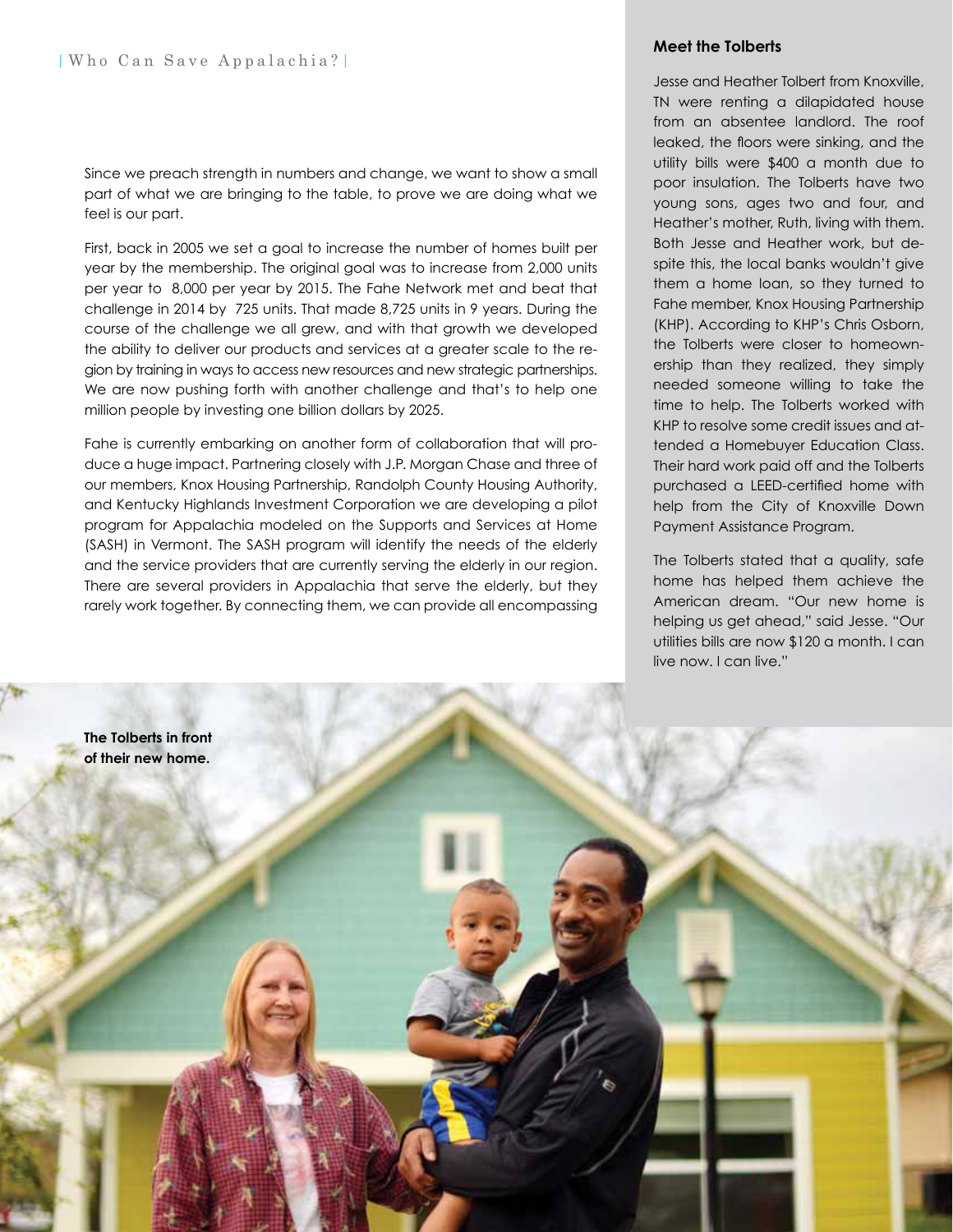

services and fill in the existing service gap. Once fully established, the Fahe network and new resource partners will be able to provide solutions for the vulnerable elderly populations of the Appalachian region. After our pilot, we will replicate the model throughout Appalachia.

Our mortgage lending division, JustChoice Lending, made a huge impact in FY2014 by closing 411 loans that totaled \$38 million. (See sidebar for more information.)

The Fahe network has also proven to be a source for employment across Appalachia. There are 3,064 employees working at Fahe and across the network. In addition, we created 3,560 new construction jobs in FY 2014.

We have the ability to shape Appalachia for the better. Each person who lives here who is able to get ahead, each organization that makes an investment, each construction worker who hammers a new nail, all of these people are saving Appalachia. With hard work and perseverance, Appalachia will be a place lauded for its beauty, warmth, and spirit instead of criticized for its poverty.

### **JustChoice** Lending

**F**ahe's mortgage lending division, JustChoice Lending, had a banner year in 2014. The JCL team closed 411 loans totaling \$38 million dollars. \$25.4 million was from 221 USDA 502 Direct Loans and another \$7.3 million was from 66 USDA Guaranteed loans.

These loans represent a significant amount of quality housing being provided for the people of Appalachia, in particular with the 502 Direct Program, which is available only for low-income households. Thanks to the Fahe Network, this means that 221 families were able to get a loan when many traditional lending institutions would have turned them down.

\$38 million in loans is incredibly significant to Fahe and JustChoice Lending as it indicates a great growth in scale. We did more business in one month of 2014 than we did in the entire year of 2000. Thanks to great leadership and dedication among the team, we have grown to provide a better product for our members and partners to utilize and a wider net of availability for families at need.

JCL did more business in one month of 2014 than we did in the entire year of 2000.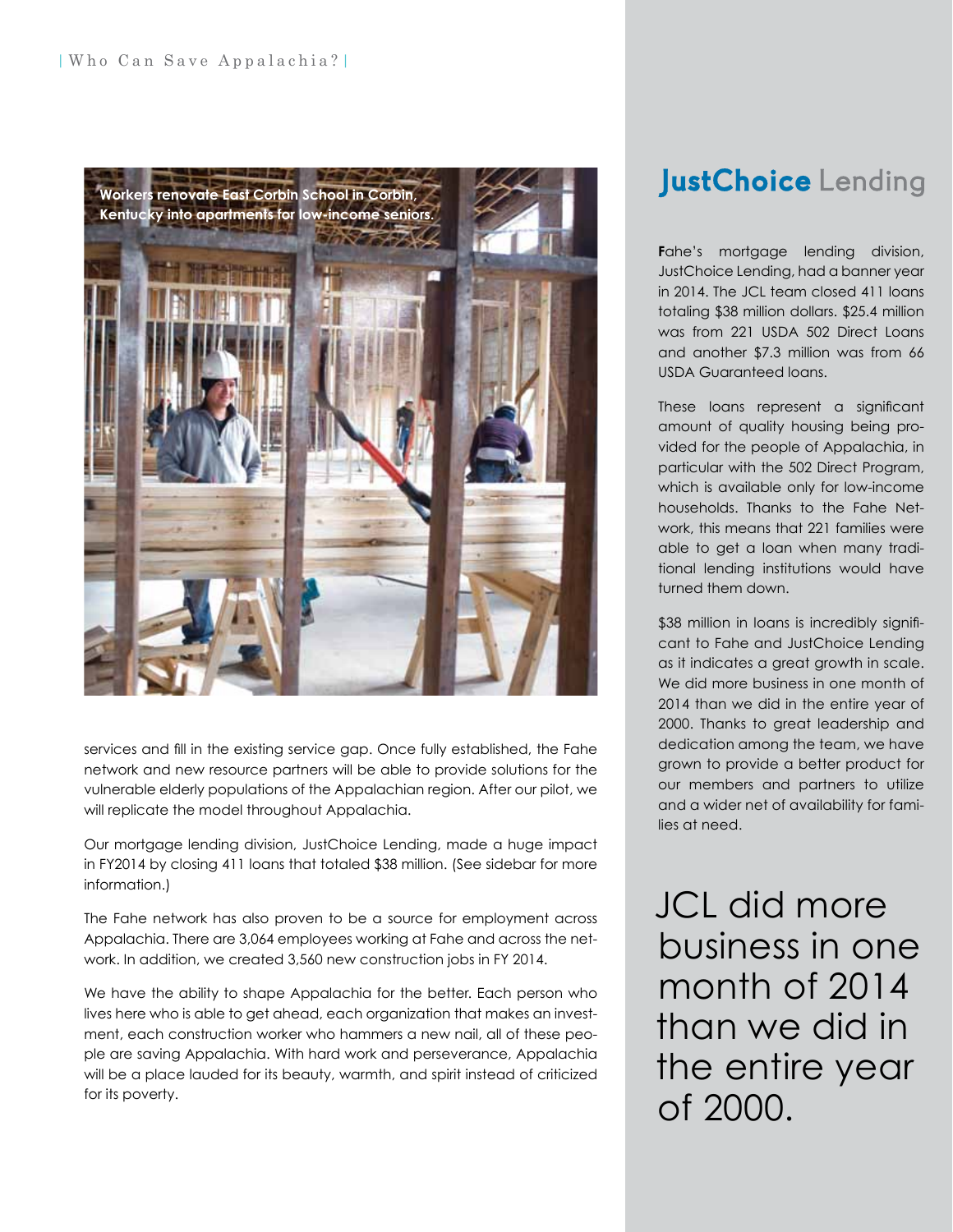#### **Statement of Activities**

*June 30, 2013 and 2014*

| Revenue                        | 2014        | 2013        |
|--------------------------------|-------------|-------------|
| <b>Grants and Donations</b>    | \$5,733,900 | \$3,429,311 |
| Interest and Investment Income | \$1,605,952 | \$1,606,536 |
| Income from Operations         | \$1,696,079 | \$1,505,761 |
| <b>Total Revenue</b>           | \$9,035,931 | \$6,541,608 |
|                                |             |             |
| <b>Expenses</b>                | 2014        | 2013        |
| Program Services               | \$1,694,729 | \$1,604,234 |
| General and Administrative     | \$5,142,921 | \$2,855,810 |
| Membership                     | \$324,868   | \$299,700   |
| Fundraising                    | \$211,842   | \$1,289,474 |
| <b>Total Expenses</b>          | \$7,374,360 | \$6,049,218 |
| <b>Increase in Net Assets</b>  | \$1,661,571 | \$492,390   |

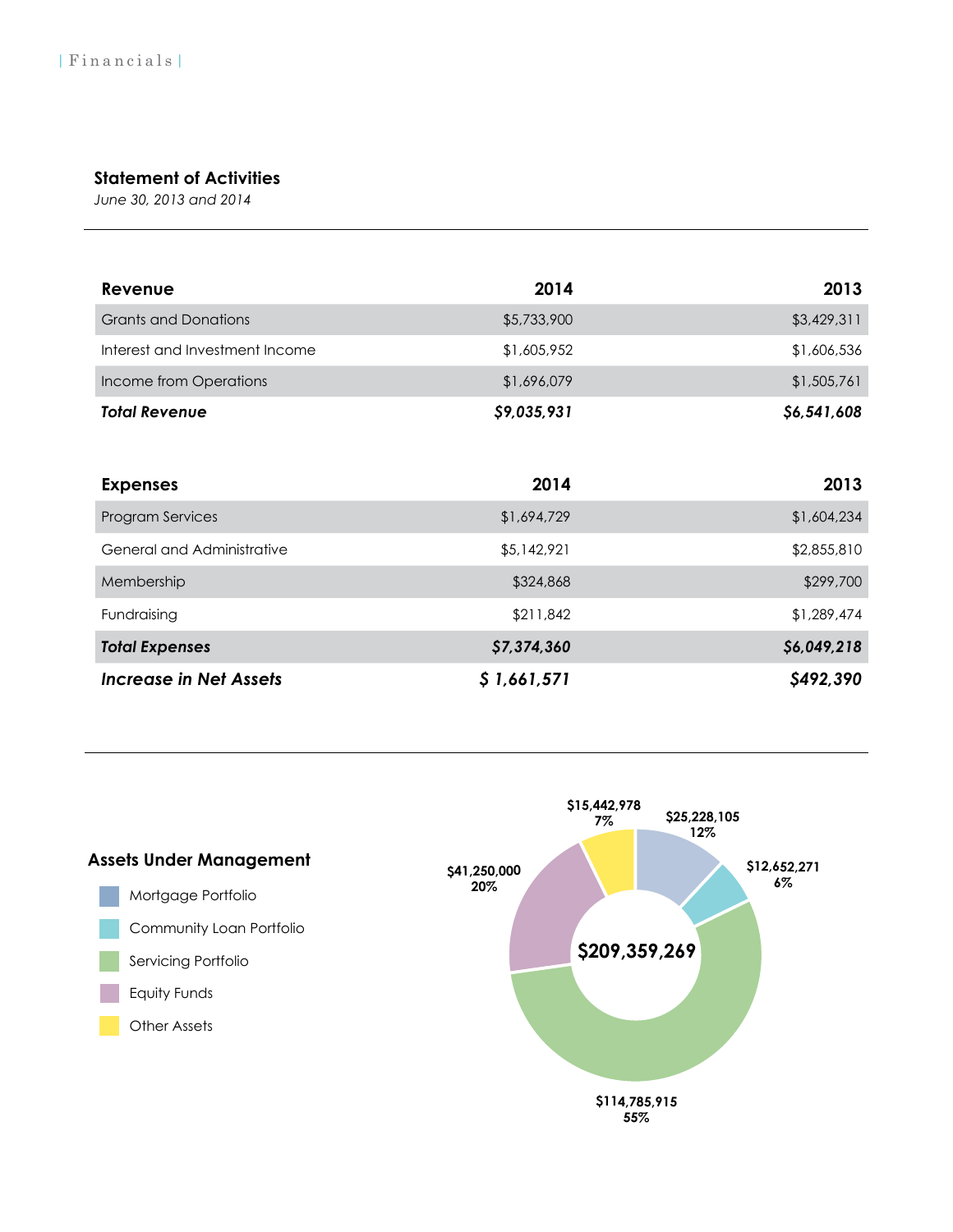#### **Statement of Financial Position**

*June 30, 2013 and 2014*

| <b>Assets</b>                 | 2014         | 2013         |
|-------------------------------|--------------|--------------|
| Cash and Cash Equivalents     | \$10,503,023 | \$11,148,695 |
| Receivables                   | \$1,050,590  | \$1,159,051  |
| Investments                   | \$732,250    | \$697,137    |
| Property and Equipment-Net    | \$3,529,626  | \$934,904    |
| Mortgage Notes Receivable-Net | \$24,582,684 | \$23,967,888 |
| Notes Receivable-Net          | \$12,216,932 | \$13,714,675 |
| <b>Other Assets</b>           | \$700,850    | \$931,360    |
| <b>Total Assets</b>           | \$53,315,955 | \$52,553,710 |

| <b>Liabilities</b>       | 2014         | 2013         |
|--------------------------|--------------|--------------|
| <b>Accounts Payable</b>  | \$1,034,220  | \$446,390    |
| Notes Payable            | \$24,215,818 | \$23,601,141 |
| EQ <sub>2</sub>          | \$2,000,000  | \$4,000,000  |
| Other Liabilities        | \$3,182,357  | \$2,828,188  |
| <b>Total Liabilities</b> | \$30,432,395 | \$30,875,719 |

| <b>Net Assets</b>                       | 2014         | 2013         |
|-----------------------------------------|--------------|--------------|
| Unrestricted                            | \$10,286,544 | \$9,282,685  |
| <b>Temporarily Restricted</b>           | \$11,176,915 | \$11,395,306 |
| <b>Permanently Restricted</b>           | \$1,427,500  | \$1,000,000  |
| <b>Total Net Assets</b>                 | \$22,890,959 | \$21,677,991 |
| <b>Total Liabilities and Net Assets</b> | \$53,323,354 | \$52,553,710 |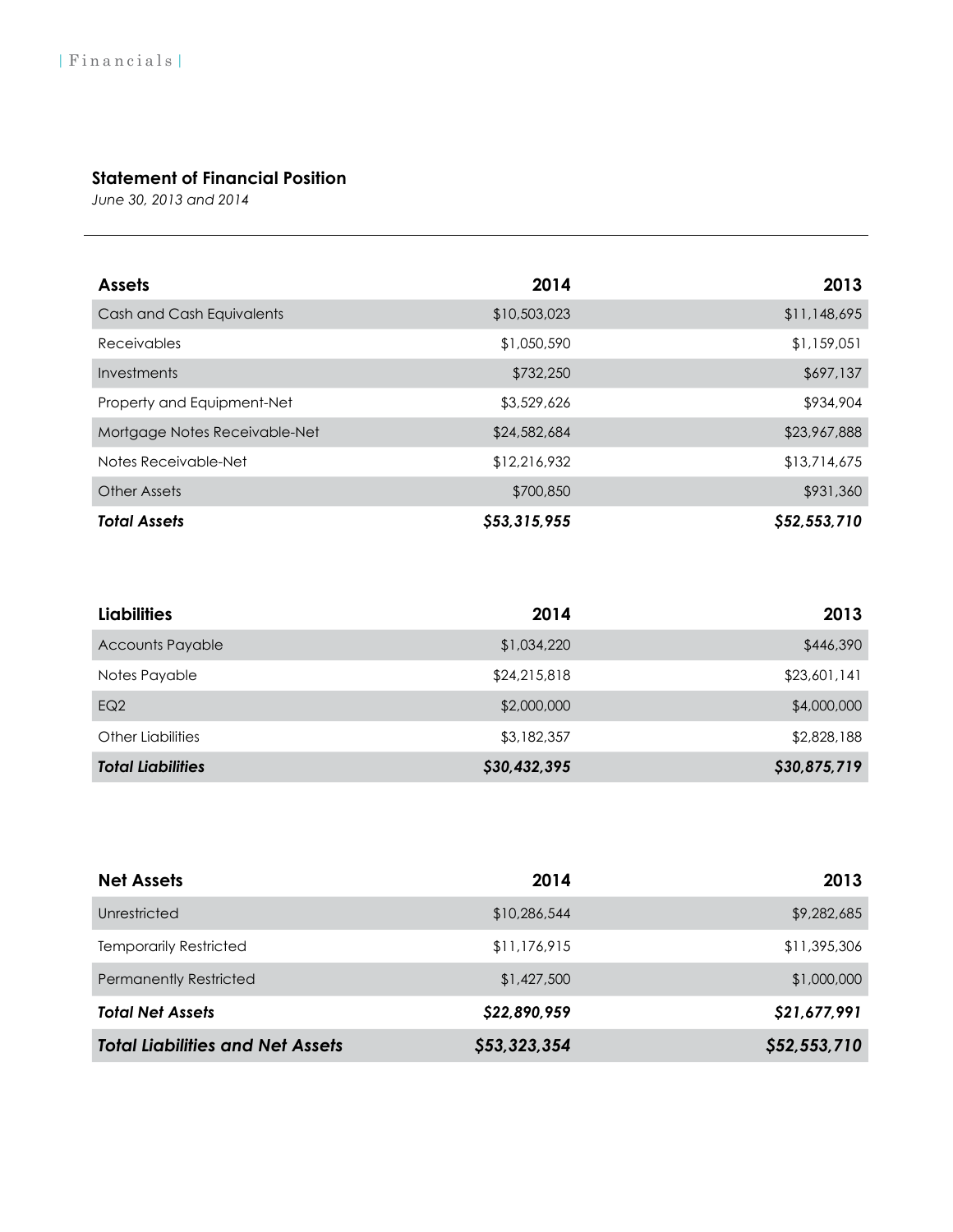#### **Staff**

Angie Badgett Norma Bartruff David Brock Tina Cain Tom Carew Marj Dasher Jeneene Estridge Brad Finn Sara Gambill Eric Haralson David C. Howard Jr. Pam Johnson Sarah Johnson Tyler Johnson Melinda Jones Jim King Laura Meadows Jeanine Monaghan Sara Morgan Susan L. Smith Mullins Brittney Murphy Anthony Newman

Tina Parker Aaron Phelps Vonda Poynter Jamie Puckett Justin Rabnott Elsa Reynolds Amy Rogers Jon Rogers Daniel Sexton Joel Shepherd Clay Smith

Myralee Smith-Cowley Tammy Sparks Janet Stepp Angela Stephens Emilee Stites Bethany Taylor-Gilbert Jenna Urusky Jackie Weiss

#### **Board of Directors**

Colin Arnold *Community Housing Partners Design Studio*

Joseph Belden *Housing Assistance Council*

Karen Jacobson *Randolph County Housing Authority*

Lindy Karns *Blue & Company, LLC*

G. Andrew Kegley *H.O.P.E. Inc.*

David Kreher *People's Self-Help Housing*

Diane N. Loeffler *UK College of Social Work* John Martys *Fairmont Housing Authority*

Justin Maxson *MACED*

Jackie Mayo *Knox Housing Partnership*

Scott McReynolds *Housing Development Alliance*

Lina Page *Opportunity Finance Network*

Sandy Spurling *Appalachia Habitat for Humanity*

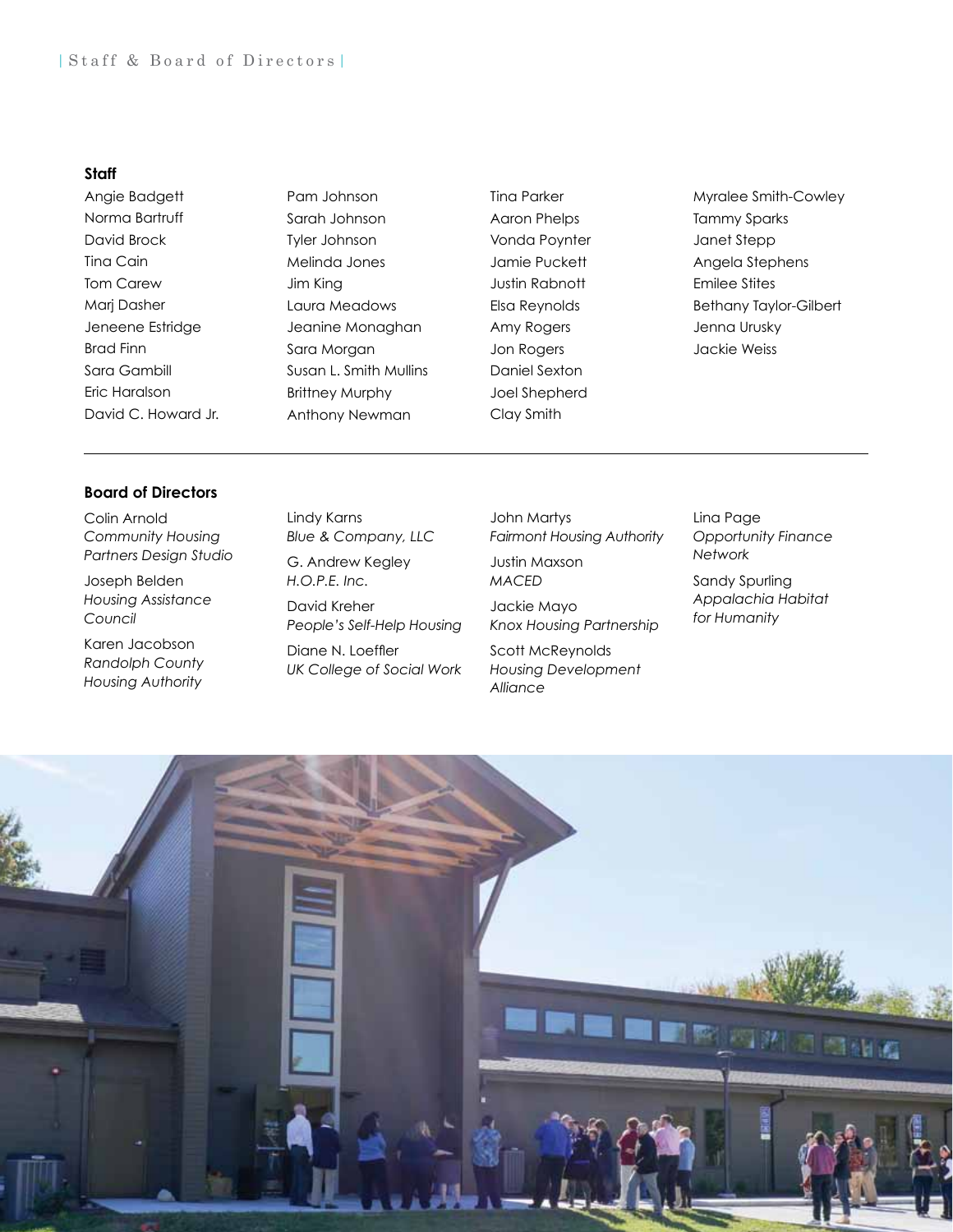#### **Alabama**

- Community Action Partnership of North Alabama
- Hale Empowerment & Revitalization Organization
- Neighborhood Housing Services of Birmingham

#### **Kentucky**

- Beattyville Housing and Development
- Bell-Whitley Community Action
- Christian Appalachian Project (CAP) . Christian Outreach with Appalachian
- People (COAP)
- . Community Ventures Corporation (CVC)
- Frontier Housing
- Housing Development Alliance (HDA)
- Housing-Oriented Ministries Established for Service (HOMES)
- . KCEOC Community Action Partnership
- Kentucky Highlands Investment Corporation (KHIC)
- Kentucky Mountain Housing **Development**
- Kentucky River Community Care (KRCC)
- Kentucky River Foothills Development Council, Inc.
- Low-Income Housing Coalition of East Kentucky (LINKS)
- Partnership Housing
- People's Self-Help Housing

#### **Maryland**

• Garrett Co. Community Action **Committee** 

#### **Tennessee**

- Aid to Distressed Families of Appalachian Counties (ADFAC)
- . Appalachia Habitat for Humanity
- Appalachia Service Project (ASP)
- . Blount County Habitat for Humanity
- Chattanooga Neighborhood Enterprise
- · Clinch-Powell RC&D Council



- Crossville Housing Authority
- Eastern Eight Community Development
- Foothills Community Development
- Kingsport Housing & Redevelopment Authority
- Knox Housing Partnership
- Knoxville Habitat for Humanity
- Knoxville Leadership Foundation

#### **Virginia**

- . Appalachian Community Action & Development Agency (AppCAA)
- Clinch Valley Community Action
- Community Housing Partners (CHP)
- HOPE, Inc.
- People Inc. of Virginia
- Southeast Rural Community Assistance Project
- Total Action Against Poverty (TAP)

#### **West Virginia**

- . Almost Heaven Habitat for Humanity
- Community Resources, Inc. CAP
- Fairmont-Morgantown Housing Authority
- HomeOwnership Center
- Housing Authority of Mingo County
- Mon County Habitat for Humanity
- North Central West Virginia Community Action Association
- Randolph County Housing Authority
- Religious Coalition for Community Renewal (RCCR)
- SAFE Housing and Economic Development (SHED)
- Southeastern Appalachian Rural Alliance (SARA)
- Southern Appalachian Labor School (SALS)
- West Virginia Affordable Housing Trust Fund
- Woodlands Development Group

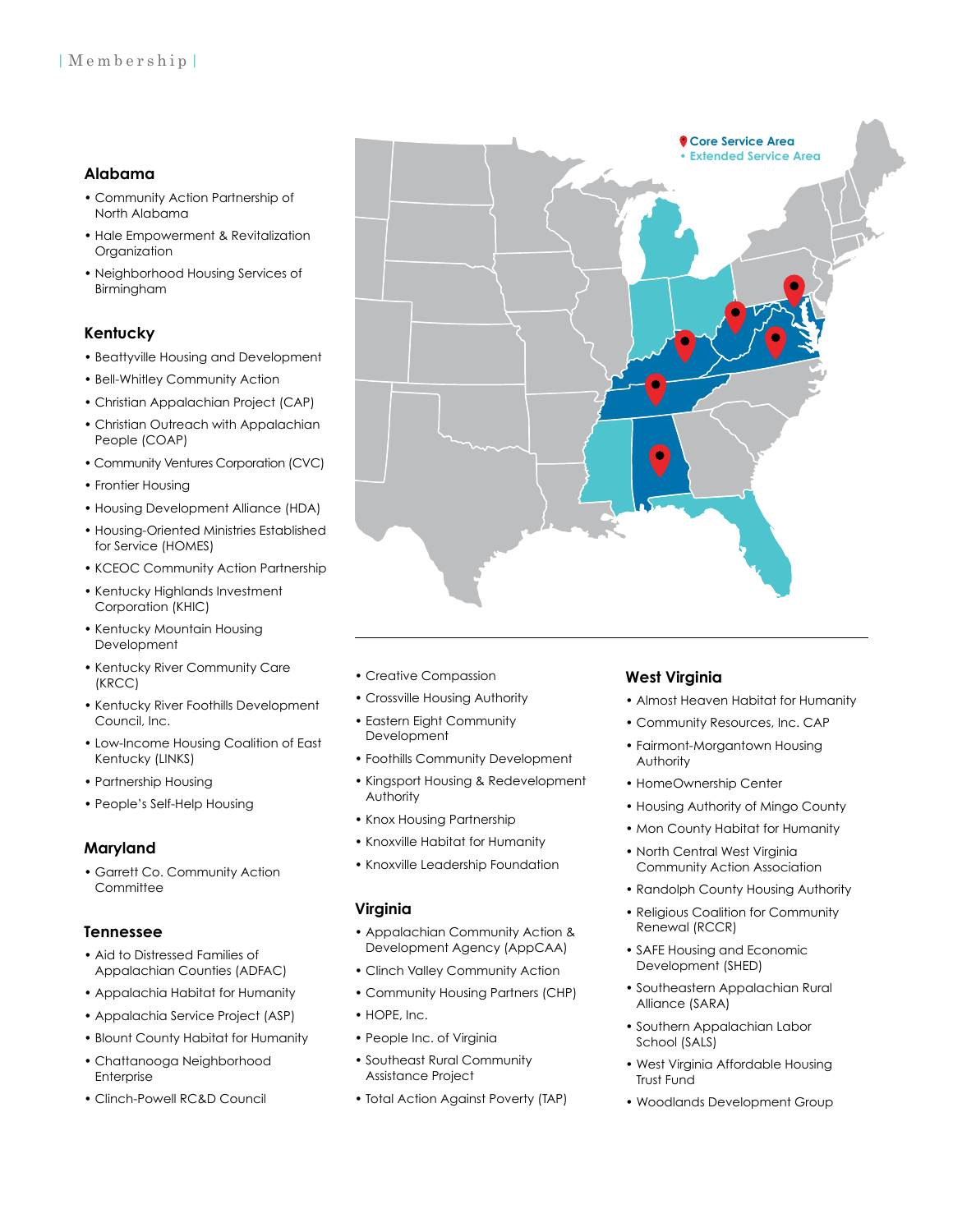We gratefully acknowledge the generous support of these organizations and individuals, who, through grants, Ioans, donations, volunteer work, and the sharing of expertise, contributed to Fahe's success this fiscal year.

| A. Merinoff                                                  | Flagstar Bank                                        |
|--------------------------------------------------------------|------------------------------------------------------|
| Andrew Horne                                                 | Forcht Bank                                          |
| Appalachian Regional Commission                              | Ford Foundation                                      |
| The Atlantic Philanthropies                                  | Franciscan Sisters of Mary                           |
| <b>Bank of America</b>                                       | F.B. Heron Foundation                                |
| BB&T                                                         | <b>Glenmary Home Missioners</b>                      |
| <b>Bluegrass Integrated Communications</b>                   | <b>Grant Foundation</b>                              |
| <b>Calvert Social Investment</b>                             | Heritage Bank                                        |
| <b>CDFI Fund</b>                                             | J.P. Morgan Chase Foundation                         |
| Central Bank                                                 | Kentucky Bank                                        |
| Cg. Of the Sisters of the<br>Incarnate Word                  | Kentucky Dept. of<br><b>Local Government</b>         |
| Charles & Mary Grant Foundation                              | Kentucky Highlands                                   |
| Citizen's Union Bank                                         | <b>Investment Corporation</b>                        |
| Commercial Bank<br><b>Community Trust Bank</b><br><b>CUB</b> | Kentucky Housing Corporation                         |
|                                                              | Kentucky Mountain Land Title                         |
|                                                              | Mary Reynolds<br><b>Babcock Foundation</b>           |
| Domestic and Foreign<br>Missionary Society                   | Mercy Investment Services                            |
| Episcopal Diocese of Iowa                                    | Nazareth Literary &<br><b>Benevolent Institution</b> |
| Fairmont Morgantown Housing<br>Authority of WV               | Neighborworks America                                |
|                                                              | Ohio Capital Corp for Housing                        |

Fifth Third Bank

Opportunity Finance Network Peoples Exchange Bank People's Self-Help Housing PNC Foundation Rural LISC Seton Enablement Fund Sisters of Charity of the Blessed Virgin Sisters of Loretto Tennessee Housing and Development Authority Traditional Bank US Department of Agriculture US Department of Housing and Urban Development US Department of Treasury VHDA Wells Fargo Bank

> West Virginia Housing Development Fund

Whitaker Bank